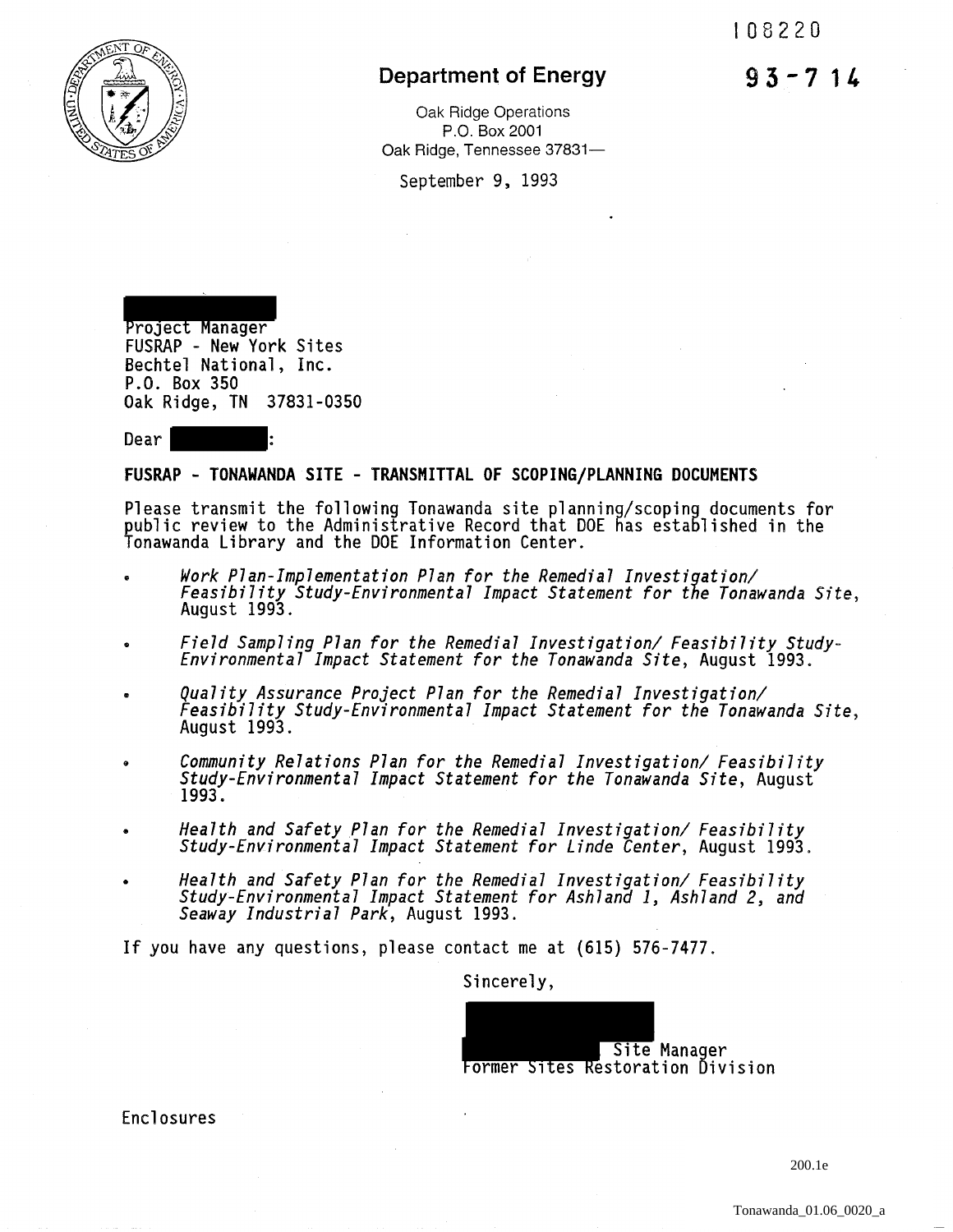## RESPONSES TO DOE-HQ COMMENTS ON THE WORK PLAN-IMPLEMENTATION PLAN FOR THE TONAWANDA SITE (DECEMBER 1992 DRAFI')

Responses to comments that were not incorporated and explanations for certain comments that were incorporated are provided below. Other comments that were incorporated and need no explanation are not included.

| <b>Page Number</b> | <b>Response</b>                                                                                                                                                                                                                                                |  |  |  |
|--------------------|----------------------------------------------------------------------------------------------------------------------------------------------------------------------------------------------------------------------------------------------------------------|--|--|--|
| Page i, note       | When the FS is referred to in the document, it is described as the FS<br>component of the RI/FS-EIS instead of the FS-EIS or FS/PP-EIS.                                                                                                                        |  |  |  |
| Page ii            | Except for changing the date, the comments on this page were not<br>incorporated because doing so would alter the standard title page<br>format and would make the title page inconsistent with all other<br>FUSRAP document title pages.                      |  |  |  |
| Page iv            | Changes were made except for incorporating 1990-91 work in the<br>text; 1990-91 is when the field work was completed.                                                                                                                                          |  |  |  |
| Page xvii          | The acronym EIS was added to p. xvii. WP-IP is on p. xix.                                                                                                                                                                                                      |  |  |  |
| Page $1-6$         | Incorporated. Executive Order 1987 is cited in the reference section<br>as Executive Order 12580, 1987.                                                                                                                                                        |  |  |  |
| Page 3-19          | Appropriate changes have been made in the text; Table 3-1 has been<br>deleted because its information is clearly presented in the text.                                                                                                                        |  |  |  |
| Page 3-20          | See response to comment on page 3-19.                                                                                                                                                                                                                          |  |  |  |
| Page 3-21          | Appropriate changes have been made in the text.                                                                                                                                                                                                                |  |  |  |
| Page 3-22          | The text was revised to indicate which data gaps were identified and<br>which still need to be investigated. To fill these gaps, the second<br>phase investigation was performed in 1990-91, and results are<br>reported in the remedial investigation report. |  |  |  |
| Page 3-23          | Appropriate changes have been made in the text.                                                                                                                                                                                                                |  |  |  |

503\_0068 (07/30/93)